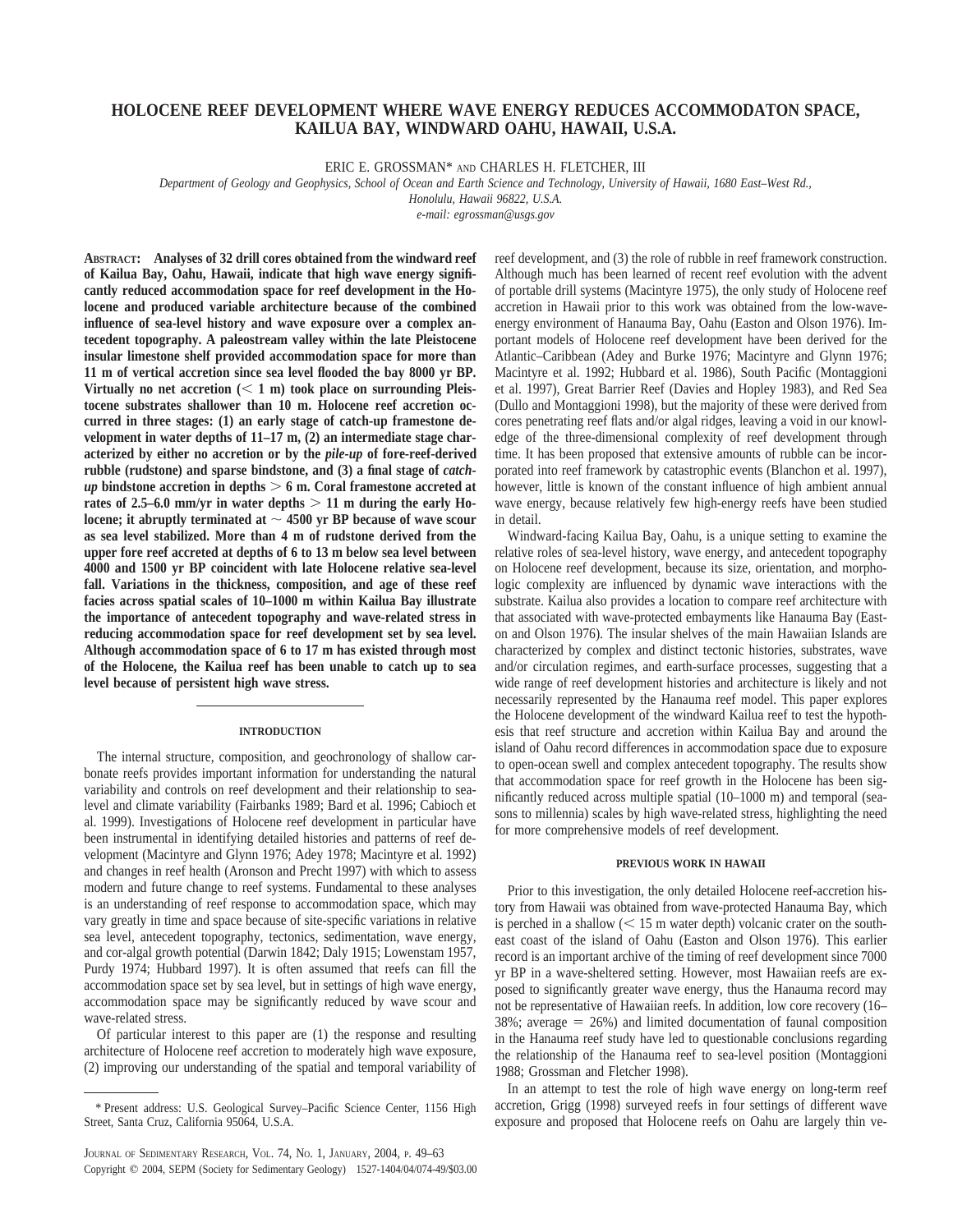

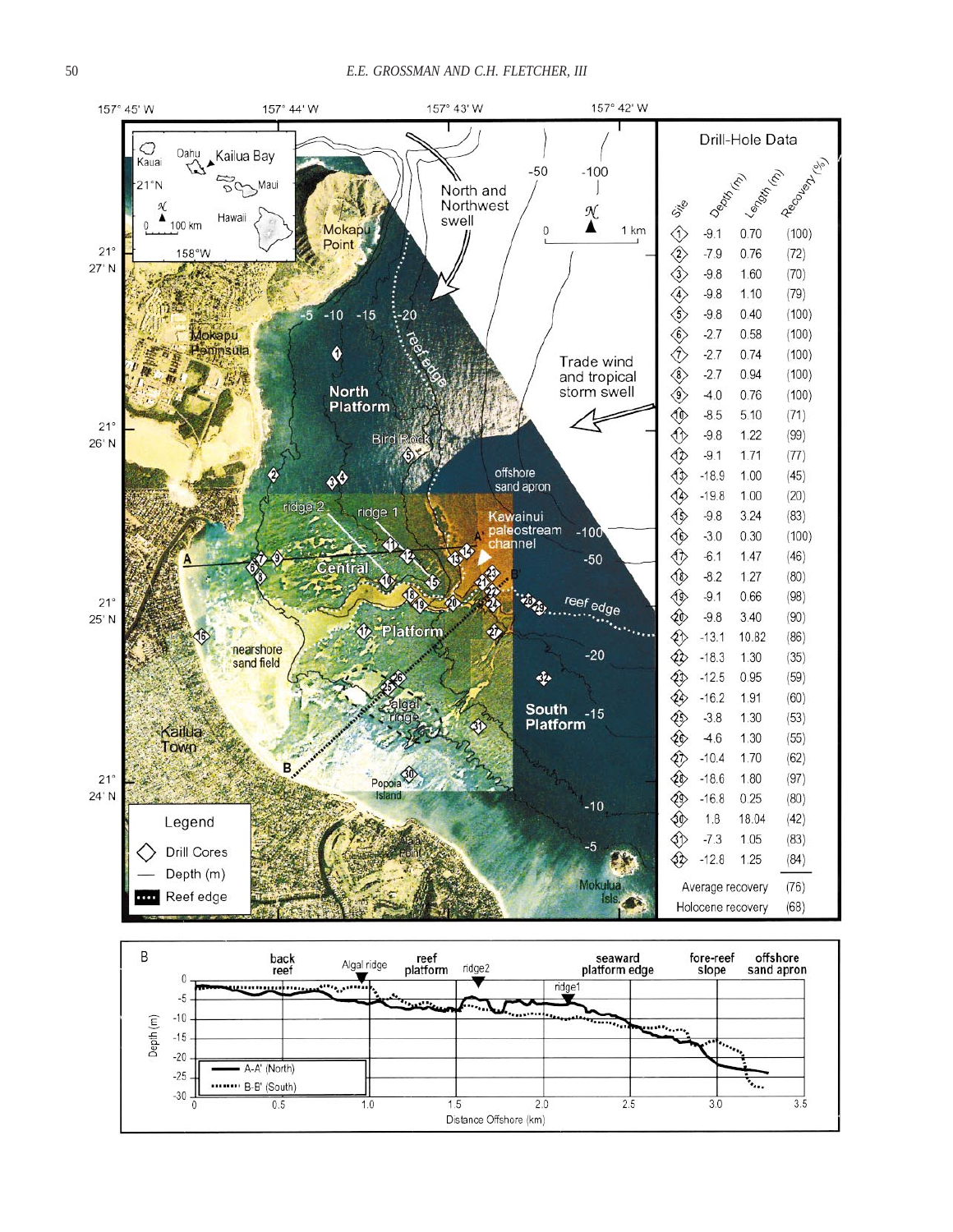

FIG. 2.—Depositional environments of Kailua reef based on substrate mapping (Grossman 2000) and drill cores (this study), and location of core log transects in Figure 5. Mineralogical analyses (XRD) of surface samples  $(< 1$  m depth) of coral (triangles), coralline algae (squares), and grainstones (circles) show pristine aragonite and Mg-calcite composition (14–17 mole %  $MgCO<sub>3</sub>$ ) of central reef in contrast to stabilized calcite mineralogy of fossil north and south platforms ( $<$  4 mole % MgCO<sub>3</sub>).

neers and that the only appreciable reef development occurred in settings sheltered from long-period open-ocean swell. Sherman et al. (1999) found little Holocene reef accretion on Oahu's northwest and northeast coasts and determined that the bulk of the submerged carbonate terrace of Oahu between 0 and  $-20$  m was formed during Marine Oxygen Isotope Stage (MIS) 7 ( $\sim$  210,000 yr BP). By examining reef accretion in Kailua Bay, we hoped to provide insight into reef development along a gradient in wave exposure between north coasts that directly face large annual swell and are

←

void of Holocene reefs, and protected settings like Hanauma and Kaneohe bays where they occur (Easton and Olson 1976; Grigg 1998).

# **SETTING**

The Kailua reef is located within an embayment bounded by the basalt headland of Mokapu Point in the north and the twin Mokulua Islands in the south (Fig. 1), remnants of the Koolau volcanic complex (2.8–3.2 Ma).

FIG. 1.—A) Location map showing drill sites (site depth, core length, and recovery at right) and dominant features of the Kailua reef including: drowned Kawainui paleostream channel in the central reef; north, south, and central platforms; karst topography in back reef; nearshore sand field and offshore sand apron linked by paleostream channel; and annual swell types. **B**) Depth profiles A–A' and B–B' show fossil algal ridge on south platform, and two ridges on north reef platform and seaward edge.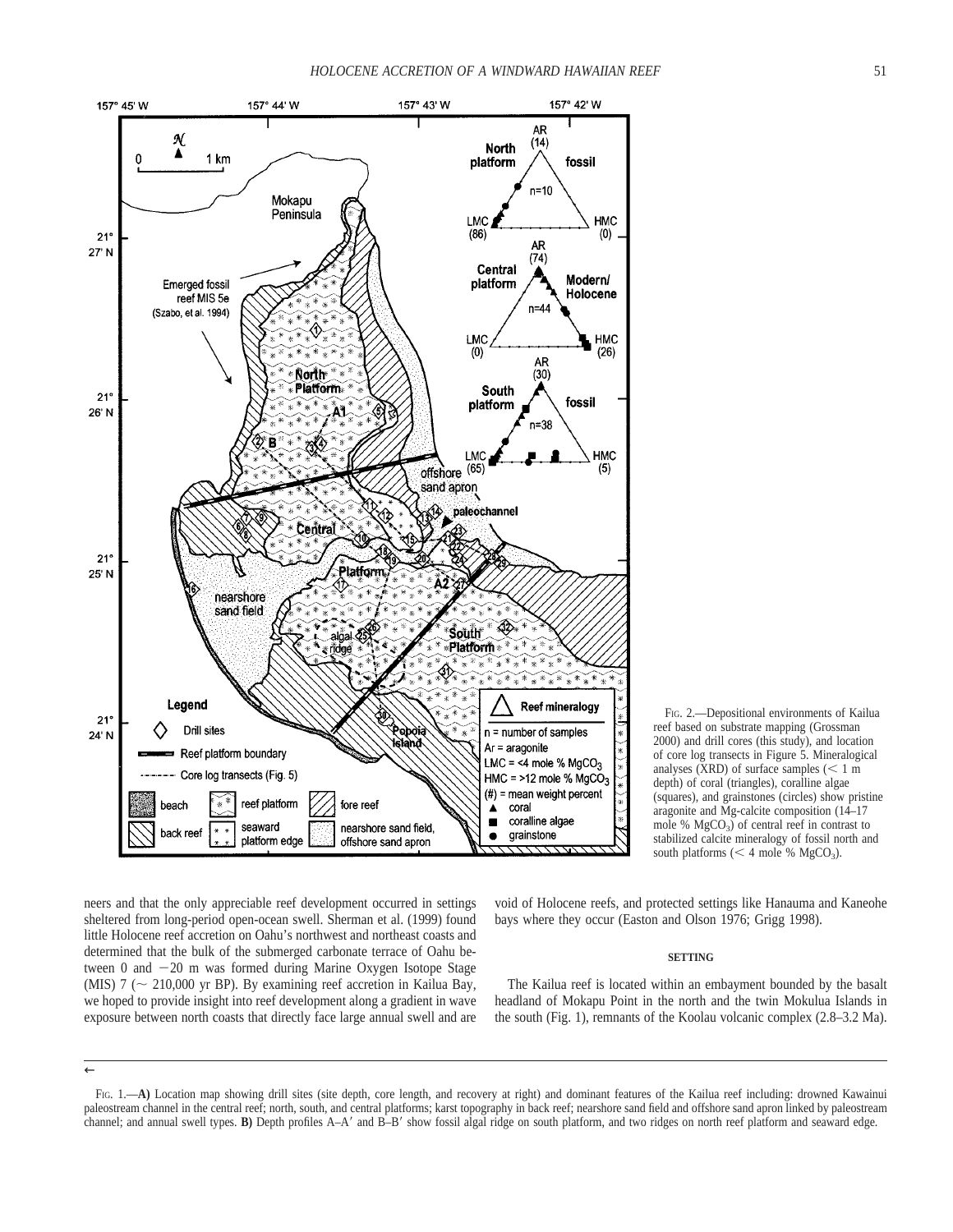TABLE 1.—*14C AMS and 230Th Ages*

| Site            | Sample #                 | Description  | Depth<br>(m, msl) | Percent<br>Aragonite | Mole%<br>MgCO <sub>3</sub> | $\delta^{13}C^*$<br>(%o) | Conventional<br><sup>14</sup> C Age <sup>+</sup> | $^{14}C$<br>Error | Calibrated<br>Aget | Cal Age<br>$2(\sigma)$ | Accretion<br>Rate<br>(mm/yr)  |
|-----------------|--------------------------|--------------|-------------------|----------------------|----------------------------|--------------------------|--------------------------------------------------|-------------------|--------------------|------------------------|-------------------------------|
| Kailua, Oahu    |                          |              |                   |                      |                            |                          |                                                  |                   |                    |                        |                               |
| K10             | NMC1-2-62                | coral (PC)   | $-9.15$           | >97%                 | <b>NA</b>                  | 0.390                    | 2030                                             | 40                | 1471               | 1598-1318              | 1.10                          |
| K10             | NMC1-7-265               | coral (PC)   | $-11.18$          | >97%                 | <b>NA</b>                  | 0.210                    | 3540                                             | 50                | 3314               | 3450-3117              | 2.17                          |
| K10             | NMC1-10-500              | coral (PLM)  | $-13.53$          | >97%                 | <b>NA</b>                  | $-1.880$                 | 4390                                             | 45                | 4396               | 4548-4186              |                               |
| K11             | LH1-3-94                 | coral (PLM)  | $-10.69$          | 93%                  | 13.00                      | $-0.326$                 | 2860                                             | 30                | 2467               | 2657-2328              | 0.64                          |
| K11             | LH1-5-144                | coral (PLM)  | $-11.19$          | 100%                 | <b>NA</b>                  | $-1.729$                 | 3500                                             | 35                | 3253               | 3376-3078              | $\overline{\phantom{0}}$      |
| K12             | $E7 - 1 - 25$            | coral (PLE)  | $-9.39$           | >97%                 | <b>NA</b>                  | $-1.550$                 | 2290                                             | 40                | 1773               | 1904-1606              | 1.04                          |
| K12             | $E7-6-180$               | coral (PC)   | $-10.94$          | >97%                 | <b>NA</b>                  | $-1.830$                 | 3510                                             | 40                | 3262               | 3393-3084              |                               |
| K15             | KC1-01-09                | coral (MP)   | $-9.84$           | 100%                 | <b>NA</b>                  | 0.900                    | $>$ mod                                          | N/A               | $\theta$           | N/A                    | 0.24                          |
| K15             | KC1-02-80                | coral (PC)   | $-10.55$          | >97%                 | 14.86                      | 0.272                    | 3320                                             | 35                | 2992               | 3193-2840              | 2.05                          |
| K15             | KC1-03-120               | coral (PC)   | $-10.95$          | >97%                 | 11.82                      | $-2.488$                 | 3440                                             | 55                | 3187               | 3341-2967              | 1.59                          |
| K15             | KC1-06-272               | coral (PC)   | $-12.47$          | >97%                 | 16.37                      | $-0.330$                 | 4230                                             | 45                | 4142               | 4351-3961              | 2.72                          |
| K15             | KC1-08-347               | coral (PC)   | $-13.22$          | 100%                 | <b>NA</b>                  | $-1.974$                 | 4430                                             | 45                | 4418               | 4614-4240              |                               |
| K18             | SMC2-2-55                | coral (PC)   | $-9.69$           | >97%                 | <b>NA</b>                  | $-0.980$                 | 6270                                             | 55                | 6600               | 6740-6411              |                               |
| K20             | SOC1-2-70                | coral (PLM)  | $-10.45$          | >97%                 | <b>NA</b>                  | $-1.090$                 | 4920                                             | 45                | 5046               | 5267-4888              | 4.08                          |
| K20             | SOC1-7-332               | coral (PLM)  | $-13.15$          | >97%                 | <b>NA</b>                  | $-1.520$                 | 5470                                             | 45                | 5709               | 5865-5593              |                               |
| K21             | NEU3-05-105              | coral (PC)   | $-14.46$          | 100%                 | <b>NA</b>                  | $-1.543$                 | 5030                                             | 55                | 5342**             | 5360-5324              | $6.91**$                      |
| K21             | NEU3-12-365              | coral (PC)   | $-17.06$          | 100%                 | <b>NA</b>                  | $-0.219$                 | 5480                                             | 65                | 5718               | 5892-5583              | 4.52                          |
| K21             | NEU3-22-610 <sup>a</sup> | coral (PC)   | $-19.51$          | >97%                 | 15.31                      | 1.488                    | 5360                                             | 95                | 5593               | 5860-5386              |                               |
| K21             | NEU3-26-753              | coral (PLM)  | $-20.94$          | 100%                 | <b>NA</b>                  | 1.888                    | 6260                                             | 85                | 6577               | 6786-6347              | $2.53**$                      |
| K21             | NEU3-30-1080             | coral (PLM)  | $-24.21$          | 96%                  | 16.29                      | 2.261                    | 6640                                             | 90                | 7870**             | 7932-7808              | $\overline{\phantom{0}}$      |
| K <sub>25</sub> | AB2-1-25                 | cor-alg (PO) | $-4.82$           | $100\%$ (mg)         | 16.00                      | 1.330                    | 4620                                             | 45                | 4693               | 4829-4508              |                               |
| K27             | KAE1-1-10                | coral (MP)   | $-10.46$          | >97%                 | 17.00                      | 1.040                    | 5370                                             | 50                | 5598               | 5762-5456              | 1.38                          |
| K27             | KAE1-3-115               | coral (PE)   | $-11.51$          | 100%                 | <b>NA</b>                  | $-2.320$                 | 6070                                             | 45                | 6357               | 6505-6226              | $\overbrace{\phantom{13333}}$ |

<sup>14</sup>C AMS: a = out of place; PC = P. compressa, PLM = P. lobata (massive), PLE = P. lobata (encrusting), MP = M. patula, PE = P. eydouxi, PG = P. gardineri, PO = P. onkodes; (mg) = Mg-calcite; \*,  $\delta^{13}$ C error = 0.01‰;

| <b>SAMPLE</b> | 238T         | $232Th$ (ppt)  | $\delta^{234}$ U<br>(measured) | 230Th/238U<br>(activity) | <sup>230</sup> Th Age<br>(corrected) | $\delta$ <sup>234</sup> U.<br>(corrected) |
|---------------|--------------|----------------|--------------------------------|--------------------------|--------------------------------------|-------------------------------------------|
| NEU3-05-105   | $3158 \pm 4$ | $802 \pm 9$    | $144.4 \pm 1.2$                | $0.05476 \pm 0.00016$    | $5342 \pm 18$                        | $146.5 \pm 1.2$                           |
| NEU3-30-1080  | $3555 \pm 4$ | $15538 \pm 83$ | $145.8 \pm 0.8$                | $0.08087 \pm 0.00026$    | $7870 \pm 62$                        | $149.1 \pm 1.0$                           |

<sup>230</sup>Th ages determined following Edwards et al. 1987 ( $\lambda_{230} = 9.1577 \times 10^{-6}$  y<sup>-1</sup>,  $\lambda_{234} = 2.8263 \times 10^{-6}$  y<sup>-1</sup>,  $\lambda_{238} = 1.55125 \times 10^{-10}$  y<sup>-1</sup>.  $\delta^{234}U = (1^{234}U/2^{28}U)_{\text{activity}} - 1) \times 1000$ . \*\*  $\delta^{234}U_{\text{initial}}$ 

These promontories are overlain by emergent reef facies of MIS 5e age that give an average uplift rate of  $\sim 0.05$  mm/yr for Oahu during the late Quaternary (Szabo et al. 1994). The Kailua reef is exposed annually to moderately high (2–5 m) waves originating from long-period (14–20 s) north and northwest Pacific swell, trade-wind swell 70% of the year (1–3 m height,  $5-8$  s period), and occasional short-lived ( $<$  2 weeks) high trade wind wave events (3–4 m height, 5–10 s). Episodically, east and southeast swell from tropical storms generate breaking wave heights of 2–5 m (12– 15 s period). Relative to other Hawaiian coasts, Kailua is considered one of moderate wave exposure, but compared to many Caribbean and Indowest Pacific regions it would rank as a high-energy coast. This is a microtidal region with an annual tidal range of 0.8 m. Sea surface temperatures range from  $24^{\circ}$  C in winter to  $27^{\circ}$  C in summer. Salinity is typical of openocean values (34.5–35‰; Juvik and Juvik 1998).

### *Depositional Environments and Reef Morphology*

Detailed mapping of the substrate shows that the Kailua fringing reef covers 12 km<sup>2</sup> and consists of five primary depositional environments: back reef and nearshore sand field, reef platform, seaward platform edge (the slope break), fore reef, and offshore sand apron (Fig. 2). The north platform is 1.5 km wide and characterized by low relief (1–2 m high; 2–3 m wide) spurs with wide (20–50 m) grooves. This contrasts with the south platform, which is much wider ( $\sim 2.5$  km) and dominated by narrower spurs (0.5– 1 m high; 1–2 m wide) and grooves (10 m wide) that grade northward into a broad smooth terrace. The hummocky central platform is composed of large spurs (3–5 m tall and wide) and moderately wide (3–7 m) grooves and numerous karst depressions in the back reef. Terraces occur at  $-8$ ,  $-11$ , and  $-15$  m in the central seaward platform, whereas the north and south platforms slope steadily to the seaward reef edge, where a distinct slope break above the fore reef is deeper in the south than in the north (Fig. 1B). Apart from a small algal ridge northwest of Popoia Island, the

Kailua reef lacks a typical reef crest separating a shallow reef flat from the fore reef, common to most Pacific and Caribbean reefs. A channel that meanders across the central reef is the drowned incision of the Kawainui paleostream. Its walls range 3–15 m in height, and more than 12.5 m of unconsolidated sands cover the antecedent basement near its seaward terminus (Ericksen et al. 1997). The channel connects the nearshore sand field to a broad offshore sand apron at  $-30$  to  $-45$  m depth.

### *Modern Cor-Algal Reef Zonation*

Nearshore hardgrounds of the back reef (0–3 m) are dominated by relict surfaces with sparse  $(<5-10\%)$  cover consisting of encrusting, massive *Porites lobata,* and/or stout branching *Pocillopora meandrina* and moderate  $(\sim 35{\text -}50\%)$  coralline algae cover (*Porolithon onkodes, P. gardineri*). The reef platforms (3–10 m) are dominated (50–70%) by wave and sedimenttolerant encrusting *Montipora patula, M. capitata, P. lobata,* and *P. onkodes.* The highest diversity (six species) occurs in the central seaward reef edge (10–14 m), where extensive coral cover ( $> 90\%$ ) composed of massive and encrusting *P. lobata, M. patula,* and *M. capitata,* bladed *P. duerdeni,* and small colonies of *P. compressa* is maintained by intermediate levels of disturbance. Along the upper fore reef and channel walls (14–17 m), platy forms of *P. lobata, M. patula,* and *M. capitata* dominate. Across the central fore reef ( $> 15$  m), *P. compressa* dominates in monospecific communities, whereas to the north and south the fore reef is devoid of live coral. Grossman (2000) proposes that wave energy is the primary control on modern coral cover diversity and community structure in Kailua Bay.

The upper depth limit  $($   $\sim$  14 m) of branching *Porites compressa* is similar to that for other open-ocean coasts (Maragos 1977, 1995; Dollar 1982) and is consistent with a threshold in shear stress ( $\sim$  275 Nm<sup>2</sup>) that occurs in Kailua under mean high annual wave scour (Grossman 2000). Similar values of shear resulting in coral colony breakage have been observed among other branching coral species (Kjerfer et al. 1986). The upper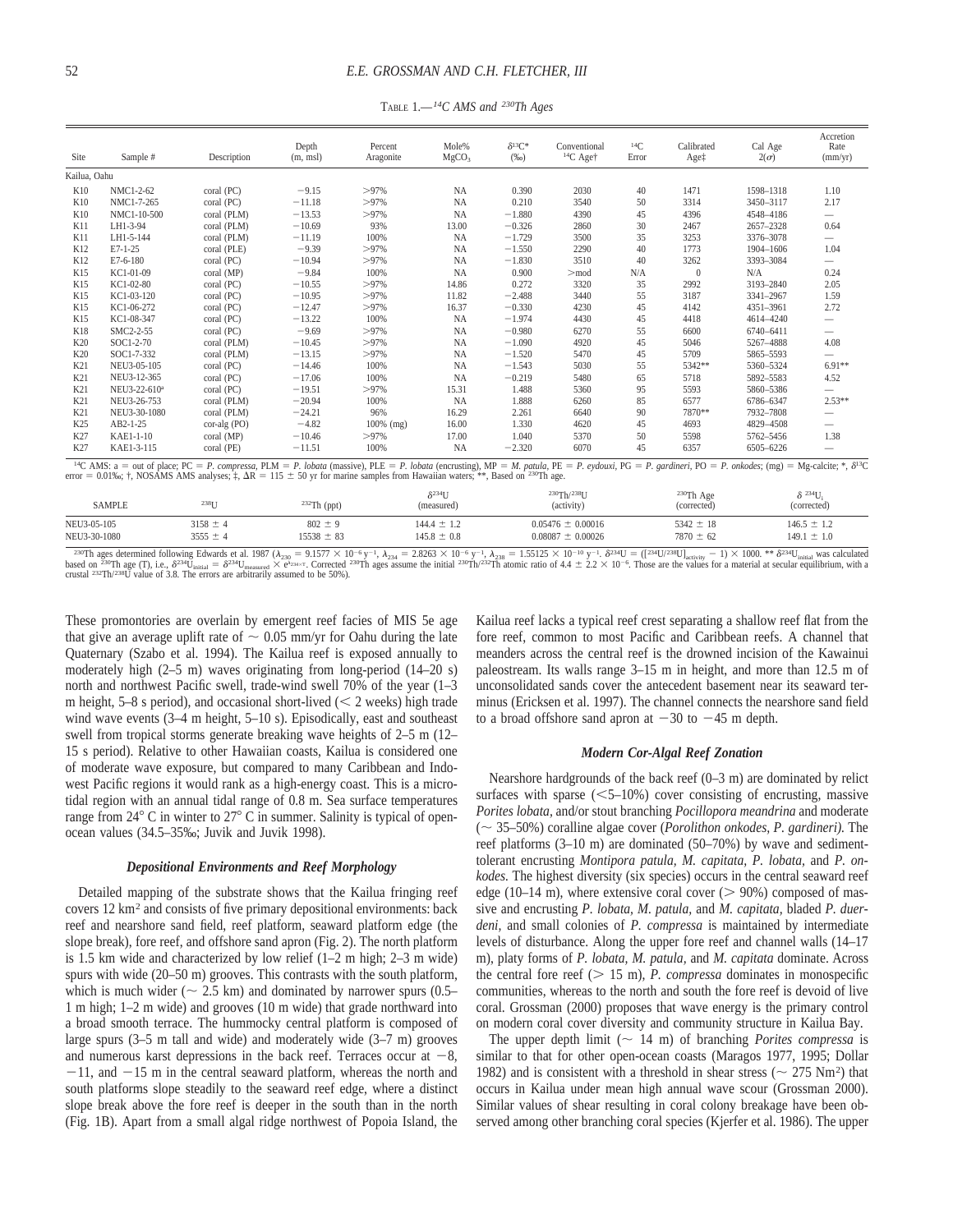| <b>Bindstone</b>                                                                                                                                                                                                                                                                                                                                                                                                                                                                                                                                         | <b>Rudstone</b>                                                                                                                                                                                                                                                                                                                                                                                                                                                                                                                                                                                                                                                                | <b>Grainstone</b>                                                                                                                                                                                                                                                                                                                                                                                                                                                                                                                                                                                                          | <b>Massive coral</b><br><b>Framestone</b>                                                                                                                                                                                                                                                                                                                                                                                                                                                                                                                                                            | <b>Branching coral</b><br><b>Framestone</b>                                                                                                                                                                                                                                                                                                                                                                                                                                              |  |
|----------------------------------------------------------------------------------------------------------------------------------------------------------------------------------------------------------------------------------------------------------------------------------------------------------------------------------------------------------------------------------------------------------------------------------------------------------------------------------------------------------------------------------------------------------|--------------------------------------------------------------------------------------------------------------------------------------------------------------------------------------------------------------------------------------------------------------------------------------------------------------------------------------------------------------------------------------------------------------------------------------------------------------------------------------------------------------------------------------------------------------------------------------------------------------------------------------------------------------------------------|----------------------------------------------------------------------------------------------------------------------------------------------------------------------------------------------------------------------------------------------------------------------------------------------------------------------------------------------------------------------------------------------------------------------------------------------------------------------------------------------------------------------------------------------------------------------------------------------------------------------------|------------------------------------------------------------------------------------------------------------------------------------------------------------------------------------------------------------------------------------------------------------------------------------------------------------------------------------------------------------------------------------------------------------------------------------------------------------------------------------------------------------------------------------------------------------------------------------------------------|------------------------------------------------------------------------------------------------------------------------------------------------------------------------------------------------------------------------------------------------------------------------------------------------------------------------------------------------------------------------------------------------------------------------------------------------------------------------------------------|--|
|                                                                                                                                                                                                                                                                                                                                                                                                                                                                                                                                                          |                                                                                                                                                                                                                                                                                                                                                                                                                                                                                                                                                                                                                                                                                |                                                                                                                                                                                                                                                                                                                                                                                                                                                                                                                                                                                                                            | ⋇<br>⋇<br>∗<br>$*$<br>米                                                                                                                                                                                                                                                                                                                                                                                                                                                                                                                                                                              | 米<br>米<br>米<br>米<br>米<br>米<br>米<br>يراد                                                                                                                                                                                                                                                                                                                                                                                                                                                  |  |
| <b>Composition:</b><br>In situ encrusting<br>forms of Porolithon<br>onkodes, Montipora<br>patula, Porites<br>lobata, M. capitata,<br>with algal rhodoliths,<br>grainstone, and<br>rudstone. Encrusting<br>foraminifer<br>Homotrema,<br>vermetid gastropods,<br>boring molluscs<br>Lithophaga common;<br>serpulids present.<br><b>Environment:</b><br>Indicative of high<br>wave energy, scour,<br>abrasion in agitated<br>reef platforms, and<br>back reef.<br>Occurrence:<br>Upper 10-25 cm of<br>all cores, except<br>isolated massive<br>head corals. | <b>Composition:</b><br>Unsorted,<br>subrounded clasts<br>$(0.5-3 \text{ cm})$ of<br>delicate branching<br>Porites compressa<br>encrusted by<br>coralline algae;<br>Pocillopora<br>meandrina and P.<br>eydouxi present.<br>Coarse skeletal<br>remains of coral,<br>Halimeda, coralline<br>algae, echinoderms,<br>and foraminifera<br>common. Burrows<br>and encrustations by<br>foraminifera and<br>bryozoans present in<br>upper sections.<br><b>Environment:</b><br>Moderately high<br>energy, active<br>circulation and<br>lithification by<br>coralline algae.<br>Present in agitated<br>reef-flat platforms.<br>Occurrence:<br>Upper sections of<br>central reef platform. | <b>Composition:</b><br>Moderately to well-<br>sorted medium to<br>coarse, rounded<br>skeletal fragments of<br>coralline algae,<br>coral, and molluscs<br>lithified by<br>isopachous Mg-<br>calcite cements.<br>Skeletal grains of<br>Halimeda are<br>present but<br>uncommon and are<br>typically fine to<br>medium in size.<br><b>Environment:</b><br>Moderate energy<br>beach or nearshore<br>environment, found<br>in the form of<br>beachrock indicating<br>fossil shoreline or<br>infilling reef cavities.<br>Occurrence:<br>Cores from central<br>north platform,<br>outcrops of fossil<br>shorelines,<br>beachrock. | <b>Composition:</b><br>Dominated by in situ<br>massive Porites<br>lobata; encrusting P.<br>lobata, M. capitata,<br>P. onkodes rare.<br>Sponge microborings<br>in cavities, borings<br>by Lithophaga,<br>serpulids common.<br>Encrustations of<br>foraminifer<br>Homotrema and<br>vermetid gastropods<br>are present.<br><b>Environment:</b><br>Moderate to low<br>wave energy, at<br>depths of 10-14 m of<br>seaward reef edge<br>or in isolated<br>patches of back reef.<br>Occurrence:<br>Base of cores from<br>central reef platform<br>and as isolated head<br>corals near seaward<br>reef edge. | <b>Composition:</b><br>In situ colonies of<br>delicate branching P.<br>compressa with<br>isolated thick and<br>massive or laminar,<br>occasionally knobby<br>crusts of Mg-calcite<br>cement and internal<br>sediment (coral,<br>branching coralline<br>algae, Halimeda,<br>echinoderms, and<br>micromolluscs)<br><b>Environment:</b><br>Calm or deep fore-<br>reef settings.<br>Occurrence:<br>Lower to middle<br>sections of cores<br>from the central and<br>seaward platform<br>edge. |  |

FIG. 3.—Biolithofacies common of the Holocene reef of Kailua, Oahu, Hawaii.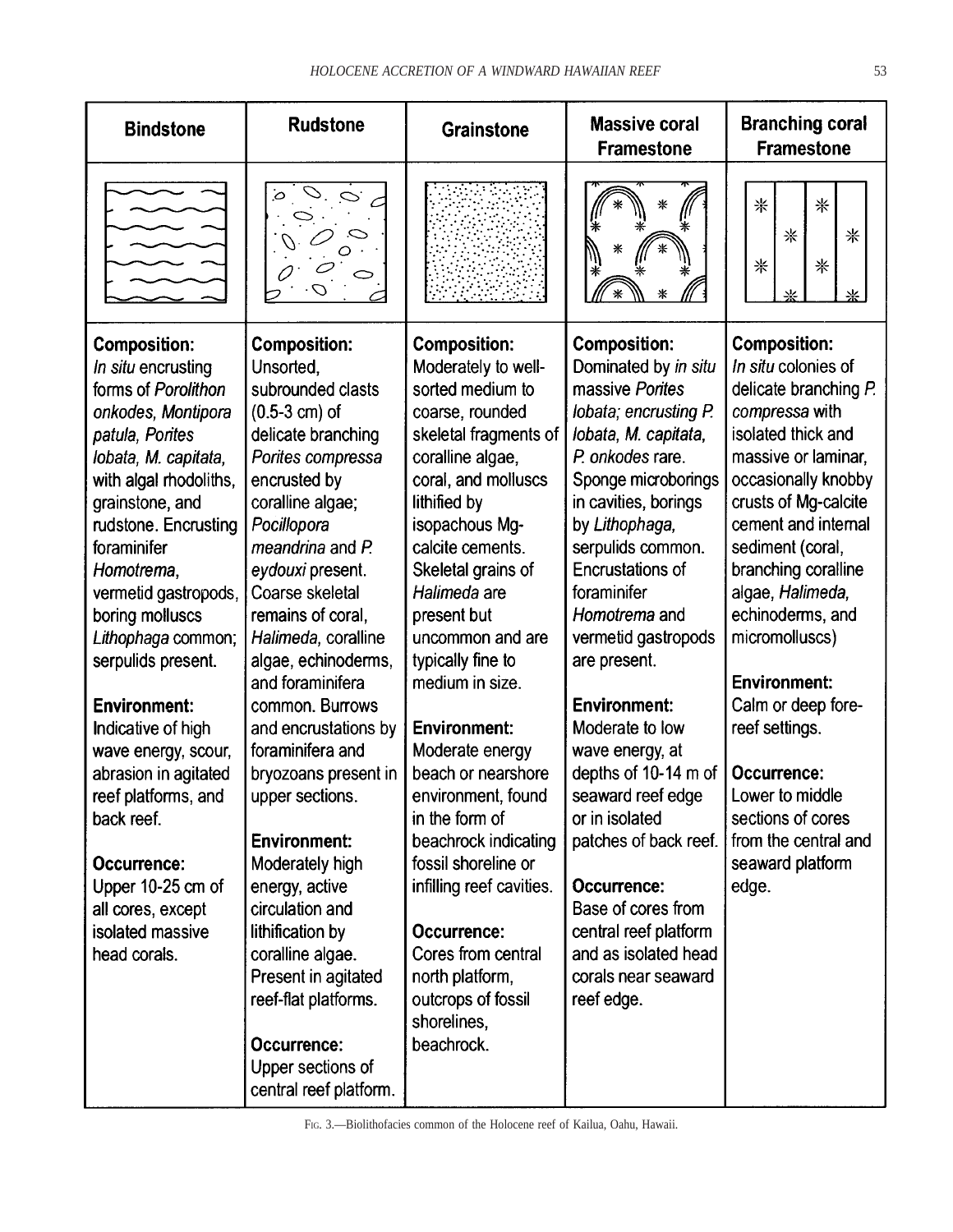limit of massive *Porites lobata* along the seaward reef platforms in Kailua ranges from 7 to 8 m, and it dominates at 11–14 m where shear can be higher. Coral colony ages in the different reef sub-communities of Kailua range from 20 to 100 years. This contrasts with most wave-exposed coasts on Oahu, where entire reef communities were decimated by Hurricanes Iwa (1982) and Iniki (1992; Grigg 1995). The higher coral cover and older colony ages in Kailua indicate that the modern cor-algal community in Kailua has adapted to withstand episodic storms or has been largely shaped by annual processes. The modern community zonation is consistent with stresses related to mean annual high wave exposure.

### **METHODS**

Thirty-two drill cores (6 cm diameter) were collected in water depths ranging from  $+2$  to  $-18$  m using a submersible wireline (NQ2) drill system (Fig. 1). Penetration ranged from 0.3 to 18 m, and sample recovery was 35–100% with an average of 68% in the Holocene reef. Sample depths were determined by measuring hole depth and sample recovery after each core interval with a 3 cm division survey rod. The presence of subsurface cavities and changes in lithology, reflected by noticeable changes in penetration rate and cutting sound, were recorded during drilling. The accuracy of sample depths ranges from 0.03 to 0.1 m within individual cores but is reduced to 0.5–1.0 m between different core sites because of uncertainties associated with tides and wind and wave set-up. These uncertainties are included in all analyses reported. Cores were cut lengthwise and photographed, and descriptions of lithology, coral and coralline algae species composition, bioerosion, and cementation were logged using macroscopic and microscopic petrologic techniques.

Geochemical and radiometric analyses were conducted on samples after removal of secondary contaminants (e.g., encrustation, sediment infill, cement precipitation) under a binocular microscope and cleansing in an ultrasonic bath of 20% laboratory-grade  $H_2O_2$  until the supernate was clear and oxidation ceased. Sample mineralogy was determined in duplicate (selected samples in triplicate) using a Scintag Pad V powder X-ray diffractometer (XRD) and a 10% by weight  $CaF<sub>2</sub>$  standard. Determinations of percent aragonite and calcite by weight were made from peak area curves of aragonite (peak 111) and calcite (peak 104) after Sabine (1992). The mole percent of  $MgCO<sub>3</sub>$  in calcite phases was calculated from the *d*-spacing offset of the calcite peak owing to incorporation of Mg following Bischoff et al. (1983). Between-sample variation in  $MgCO<sub>3</sub>$  was  $< 0.8$  mole % (avg  $= 0.15$  mole %), and reported values are therefore averages of replicates.

Radiometric ages (Table 1) were obtained by 14C AMS and TIMS Th/ U analyses on replicate samples screened by XRD to have  $> 97.5\%$  primary aragonite (corals) or high-Mg calcite (coralline algae), unless otherwise noted. All 14C ages were corrected for isotopic fractionation using  $\delta^{13}C$  ( $\pm$  0.01‰) and calibrated to calendar years using the 1998 INTCAL Calibration data set (Stuiver et al. 1998) and Calib 4.12 (Stuiver and Reimer 1993). A regional marine reservoir correction ( $\Delta R$ ) of 115  $\pm$  50 years for marine samples from Hawaiian waters was applied in the calibration (Stuiver and Braziunas 1993). TIMS 230Th ages followed the protocol of Edwards et al. (1987). Accretion rates were calculated between dated samples and core tops and represent the average accretion history between samples. Growth rates of individual coral colonies were determined by counting annual bands produced by skeletal density variations imaged by X-rays of 1-cm thick core slabs following Buddemeier et al. (1974).

### **RESULTS**

### *Internal Reef Structure*

**Biolithofacies.**—Five biolithofacies were identified within the Holocene reef on the basis of their combined bioclast composition and lithology (after Embry and Klovan 1971; Longman 1981). In order of decreasing depositional energy they are bindstone, rudstone, grainstone, massive coral framestone, and branching coral framestone facies (Figs. 3, 4). The dominant facies found in the Holocene reef are the rudstone, massive coral framestone, and branching coral framestone facies. The rudstone facies constitutes more than 4 m of the upper sections of the reef platforms. It is composed of marine cemented, subrounded and algal-coated cobble-size fragments of the delicate branching coral *Porites compressa,* found growing today only in deeper settings of the fore reef below 14 m (Grigg 1983). The rudstone represents principally fore-reef-derived rubble (some perhaps derived locally) that was transported onto the reef platforms, where it became subsequently lithified and/or bound by coralline algae. The massive and branching coral framestone facies constitute the bulk of the foundation of the Holocene reef. The massive coral framestone facies is dominated by massive colonies of *P. lobata* that can sustain moderate to high frictional and sedimentation stress common in intermediate depths  $(-7 \text{ to } -14 \text{ m})$ , Grossman 2000). The branching coral framestone facies is composed exclusively of the delicate and fast-growing *P. compressa,* which is the competitively superior coral species in Hawaii, and generally restricted to deeper fore-reef settings below  $-14$  m (Grigg 1983).

**Mineralogy.**—Corals from the Holocene reef are almost entirely aragonite, and coralline algae exhibit a normal range of  $15-19$  mole %  $MgCO<sub>3</sub>$ (Fig. 2). Occasionally, interskeletal coral cavities are encrusted by coralline algae or partly infilled with Mg-calcite microcrystalline cements. Bulk mineralogy of Holocene grainstones reflect the wide range of mineralogies (50– 60% aragonite and 40–50% Mg-calcite) of extant coralline algae, *Halimeda,* coral, molluscs, and foraminifera that contribute the bulk of carbonate sands within the Kailua littoral system (Harney et al. 2000). The near pristine mineralogy of the Holocene reef differs significantly from the stabilized (calcite) mineralogy of the late Pleistocene reef found in cores from the central reef and outcropping at the surface on the north and south reef platforms (Fig. 2). The late Pleistocene fossil reef is characterized by wholesale dissolution of aragonite, extensive vuggy porosity, and the subsequent infilling of interskeletal and intraskeletal cavities by sparry and drusy calcite (Fig. 2), indicative of diagenesis in the vadose and meteoric phreatic zones.

**Cementation.**—Cementation of the Holocene reef is dominated by massive peloidal micrite, grain coatings, and void-lining cements composed of Mg-calcite. Aragonite cement is rare and restricted to overgrowths and interskeletal coral cavities, where it occurs as thin acicular fibrous needles (Fig. 4F). The most abundant cements in the Holocene reef are massive peloidal micrite, knobby club-shaped micrite, and laminar crusts (Fig. 4G)

 $\rightarrow$ 

FIG. 4.—Holocene biolithofacies. **A)** Bindstone overlying rudstone. Bindstone characterized by borings of *Lithophaga* (L) and serpulids (S) near surface. *Montipora patula* (MP) shows growth hiatuses (arrows) and recolonization (K21, Modern); **B)** Rudstone dominated by clasts of *Porites compressa* (PC) and massive peloidal micrite crusts (K15, 2992 yr BP); **C)** Grainstone (K8); **D)** Massive coral framestone comprised of *Porites lobata* (PL) with borings of *Lithophaga* (L) overlying rudstone with coarse skeletal debris of *Halimeda* (H) and molluscs (M) (K18, 6600 yr BP); **E)** Branching coral framestone comprised of delicate-branching *Porites compressa* with fine laminar micrite (K15, 4142 yr BP); **F**) Fibrous aragonite needle cements (arrow) are rare in the Holocene reef and are observed only in interskeletal cavities of corals (K15, polarized light, 3187 yr BP); **G)** Massive crust of micrite showing laminae (Lam) above *Porites compressa* (PC) branch and knobby columns (Col) above (K21, ; 6000 yr BP); **H)** Mg-calcite linings and rim cements (arrow) and microcrystalline Mg-calcite (mx) are common but not as abundant as peloidal micrite cements in the Holocene reef (K21, plain light, 6577 yr BP). **I)** Encrusting to lobate *Porites lobata* (PL) in growth position encrusted above but not below by coralline algae (CA) on mixed, unconsolidated fluvial–marine sands and caliche (paleosol) crust at base of site K21 (7870 yr BP).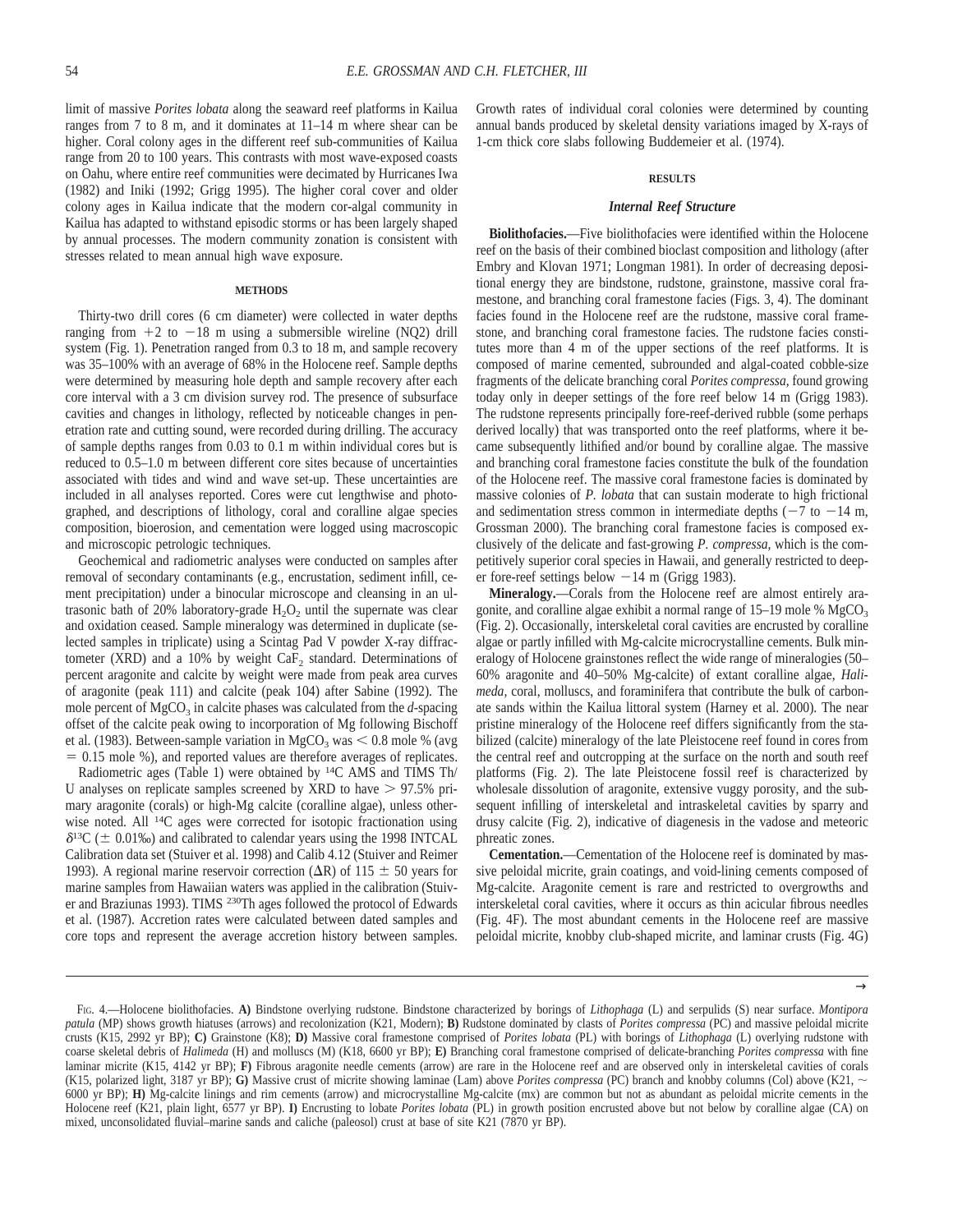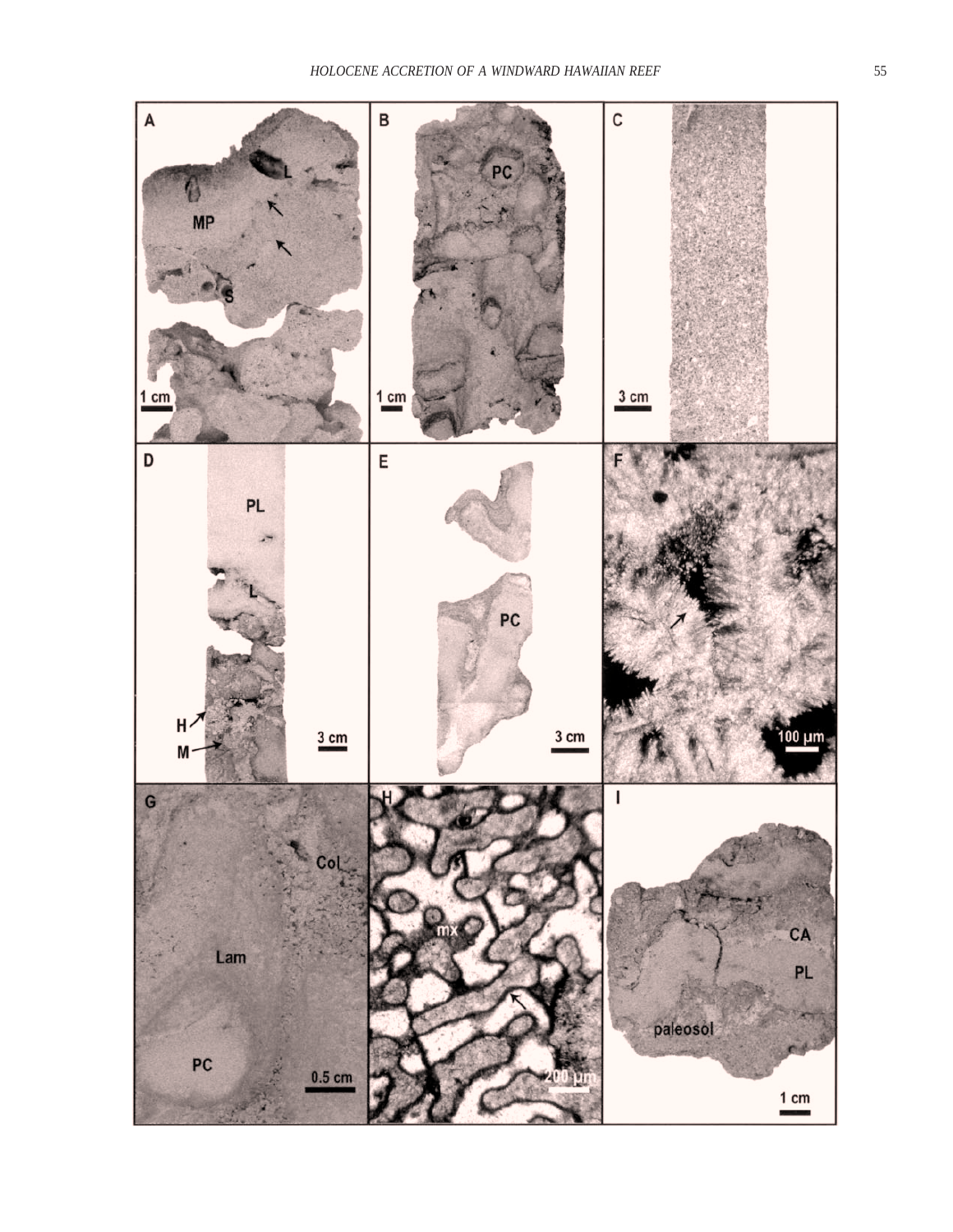similar to those found elsewhere (Macintyre 1977; Macintyre and Marshall 1988). These cements constitute a major portion of the branching coral framestone facies and help to lithify vast amounts of internal sediment trapped within interskeletal and intraskeletal cavities. Micritic Mg-calcite cement also occurs as thin grain coatings and void linings (Fig. 3H) and as thin isopachous rim cements in all Holocene facies.

**Geochronology.**—Radiometric ages of *in situ* and reworked fragments of Holocene reef skeletal components range between modern and 7900 yr BP (Table 1). Among the 23 samples dated, only one chronologic inversion was found, despite the analysis of several non-*in situ* rudstone samples investigated to determine the history of rubble deposition and sediment infilling. The inverted sample (NEU-22–610) is likely biased to a younger date by the incorporation of a secondary encruster (coralline algae, foraminifera) or Mg-calcite cement. We have adopted the 230Th age of two samples analyzed by both <sup>14</sup>C-AMS and <sup>230</sup>Th. The age of sample NEU-05–105 by both methods agree within the  $2\sigma$  uncertainty range of the <sup>14</sup>C age determination. Sample NEU-30-1080 suffers from slight excess Mgcalcite and 232Th. A detrital correction of 120 years for excess 230Th from basalt-derived contamination is consistent with incorporation of terrigenous sediment or paleosol in the coral skeleton (Fig. 4I). Samples identified as pre-Holocene reef limestones, on the basis of mineralogy and petrology (from sites K2 and K30), were analyzed by  $^{14}C$  and TIMS <sup>230</sup>Th. They proved to be of late Pleistocene age and are correlated with facies across the reef to constrain the age of the underlying antecedent topography.

### **DISCUSSION**

### *Spatial Pattern of Holocene Reef Accretion: The Role of Antecedent Low Topography*

The Holocene reef is restricted almost exclusively to central Kailua Bay in the immediate vicinity of the drowned Kawainui paleostream channel, where reef facies are more than 11 m thick (Fig. 5). North and south of the channel, the Holocene reef thins to a veneer  $(< 1$  m thick) of modern encrusting coral and/or coralline algae or is entirely absent. Where Holocene deposits are absent, the relict reef surface exhibits up to two generations of meteoric diagenesis and wholesale conversion of primary aragonite and Mg-calcite mineralogy to calcite (Fig. 2). In shallow settings  $\zeta < 13$ m, sites K1, K2, K5, K31, K32), these fossil reef facies are correlated lithologically to MIS 5e dated reef samples in core K30, whereas along the south fore reef ( $> 15$  m, K28, K29) and north platform interior ( $> 10$  m, K3, K4), they are correlated to similar altered reef facies of MIS 7 age in core K30 and neighboring Kaneohe Bay (Sherman et al. 1999). Isolation of the Holocene reef to the central drowned paleostream channel has been corroborated by recently acquired seismic-reflection data (unpublished data).

### *The Timing of Holocene Reef Accretion in Kailua Bay*

Early Holocene (8000 to 6000 yr BP).—Reef accretion in Kailua initiated by  $\sim$  7900 yr BP at  $-24$  m near the present seaward reef edge and mouth of the Kawainui paleostream channel (site K21, Figs. 5, 6). Encrusting and massive forms of *Porites lobata* accreted on unconsolidated sands and a paleosol (Fig. 4I). Vertical accumulation of 3–4 m of encrusting and massive *Porites lobata* intercalated with sand lenses  $\sim$  0.5 to 1 m thick continued at site K21 until  $\sim$  6500 yr BP, then eventually graded into massive *in situ P. lobata* colonies. Branching colonies of *Porites com-* *pressa* succeeded massive *P. lobata* growth. If core K21 is representative, then 7.5 m or more of massive framestone facies was added to the reef. Accretion at site K21 abruptly ended at 5300 yr BP. In the south platform interior (site K27), stout-branching corals (*Pocillopora eydouxi*) that were accreting at 6500 yr BP added 1.5 m to the reef frame until  $\sim$  5500 yr BP, when accretion of branching and massive corals largely terminated on the entire south and central platform. Only along the margins of the Kawainui channel (site K18, K20) did massive corals continue to accrete beyond 6000 yr BP; there, vertical accretion terminated about 5000 yr BP.

**Middle Holocene (6000–3500 yr BP).**—Contemporaneous with *Porites compressa* accretion along the seaward reef edge in central Kailua Bay, massive *P. lobata* contributed more than 3 m of accretion in the central reef interior between 6000 and 5000 yr BP (sites K18, K20, Figs. 5, 6). At 5300 yr BP framestone accretion on the south platform entirely ceased, except along the back reef margin, when  $\sim$  2 m of coralline algal ridge formed at sites K25 and K26 ca. 4700 yr BP. Accretion after 4500 yr BP was confined to the north and central reef platforms.

Two topographic ridges observed today on the north-central platform were constructed since 4500 yr BP. Along the seaward ridge near site K15, 1–2 m of *in situ* colonies of branching *P. compressa* accreted from 4400 to 3200 yr BP and were abruptly replaced by rudstone at  $\sim$  3000 yr BP. Along the landward ridge near site K10, massive *P. lobata* accreted at 4400 yr BP before being buried by 1 m of sand. At site K10, mixed branching *P. compressa* and rudstone continued to accrete until  $\sim$  3300 yr BP.

**Late Holocene (3500 yr BP to Present).**—Reef accretion in the late Holocene was entirely restricted to the north central reef and was dominated by rudstone accumulation and mixed encrusting cor-algal growth with isolated massive corals. Along the seaward topographic ridge of the north central reef platform (site K12), 2–3 m of rudstone accreted between 3300 and 1800 yr BP (Figs. 5, 6). Rudstone accumulation also characterizes the upper 3–4 m of site K10, which continued to accrete until at least 1500 yr BP. Although coral and coralline algae growth has been prolific (Harney et al. 2000), there has been little preservation of reef framestone since 1500 yr BP, reflecting high sediment production (Harney and Fletcher 2003). A modern thin veneer  $(< 0.5$  m) of encrusting coral and coralline algae has developed on the reef platforms, and a mixed encrusting-massive coral community that sparsely occupies the central reef likely turns over with an  $\sim$  100 yr periodicity (Grossman 2000).

#### *Controls on Holocene Reef Development*

**Primary Controls: Influence of Antecedent Topography and Wave Energy on Accommodation Space.**—The restriction of significant Holocene reef development to the vicinity of the central drowned Kawainui paleostream channel and to depths of  $-8$  to  $-14$  m reflects the importance of antecedent topography and wave energy as primary controls on Holocene reef accretion in Kailua. As postglacial sea level flooded the insular Kailua shelf about 8000 yr BP, framestone accreted exclusively within the low topography provided by the drowned Kawainui stream valley (Fig. 5). Accumulation of more than 11 m of cor-algal reef within the paleostream valley was associated with the greatest accommodation space and the lowest near-bottom, wave-induced currents. While Purdy (1974) elegantly showed that antecedent topography, especially elevated topography, was ideally suited for coral colonization, in Kailua Bay high wave exposure has restricted accretion, and deeper areas have provided refuge sites where wave-initiated destruction was minimized.

 $\rightarrow$ 

FIG. 5.—Drill-core lithologies and radiometric dates from seaward reef edge (transect A1), central reef (transect A2), and landward reef (transect B). Fossil reef of MIS 5e age outcrops at the reef surface in the north and south, while in the center, more than 11 m of Holocene accretion has occurred within the paleostream channel. Seismic reflection profiles corroborate jet-probe studies that more than 10 m of unconsolidated sands infill channel and that the Holocene unconformity rises toward the surface north and south away from central channel.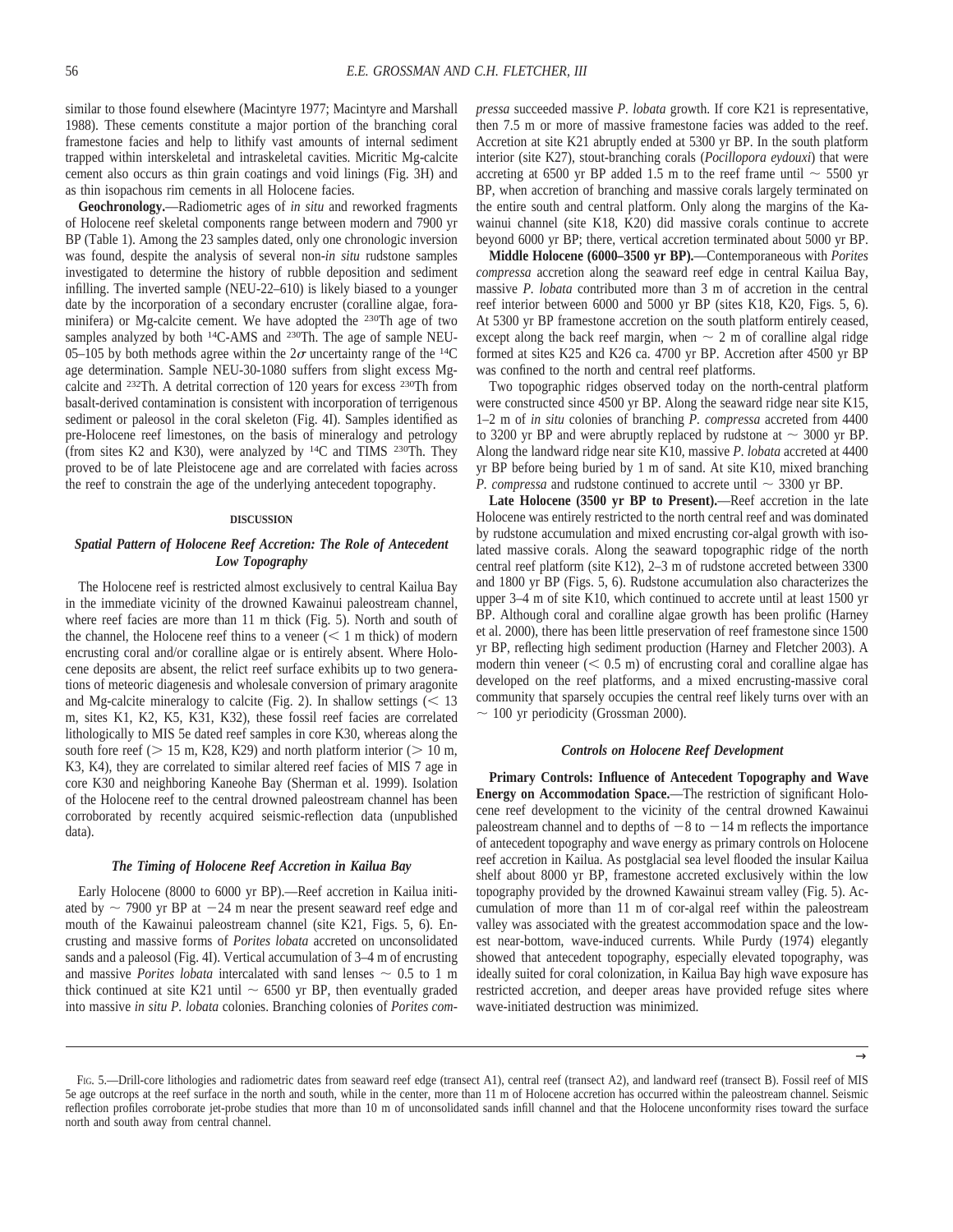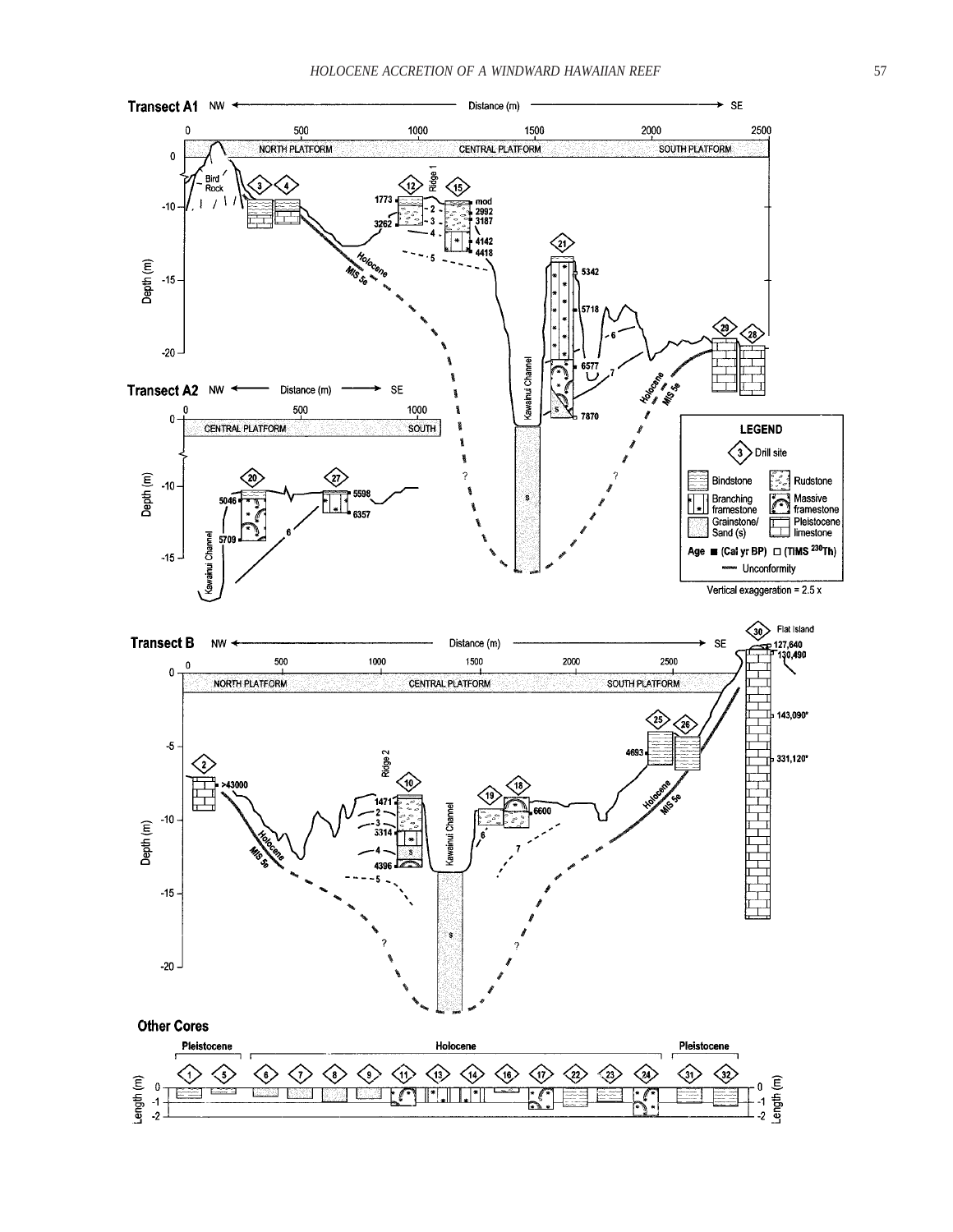

Time (yr BP)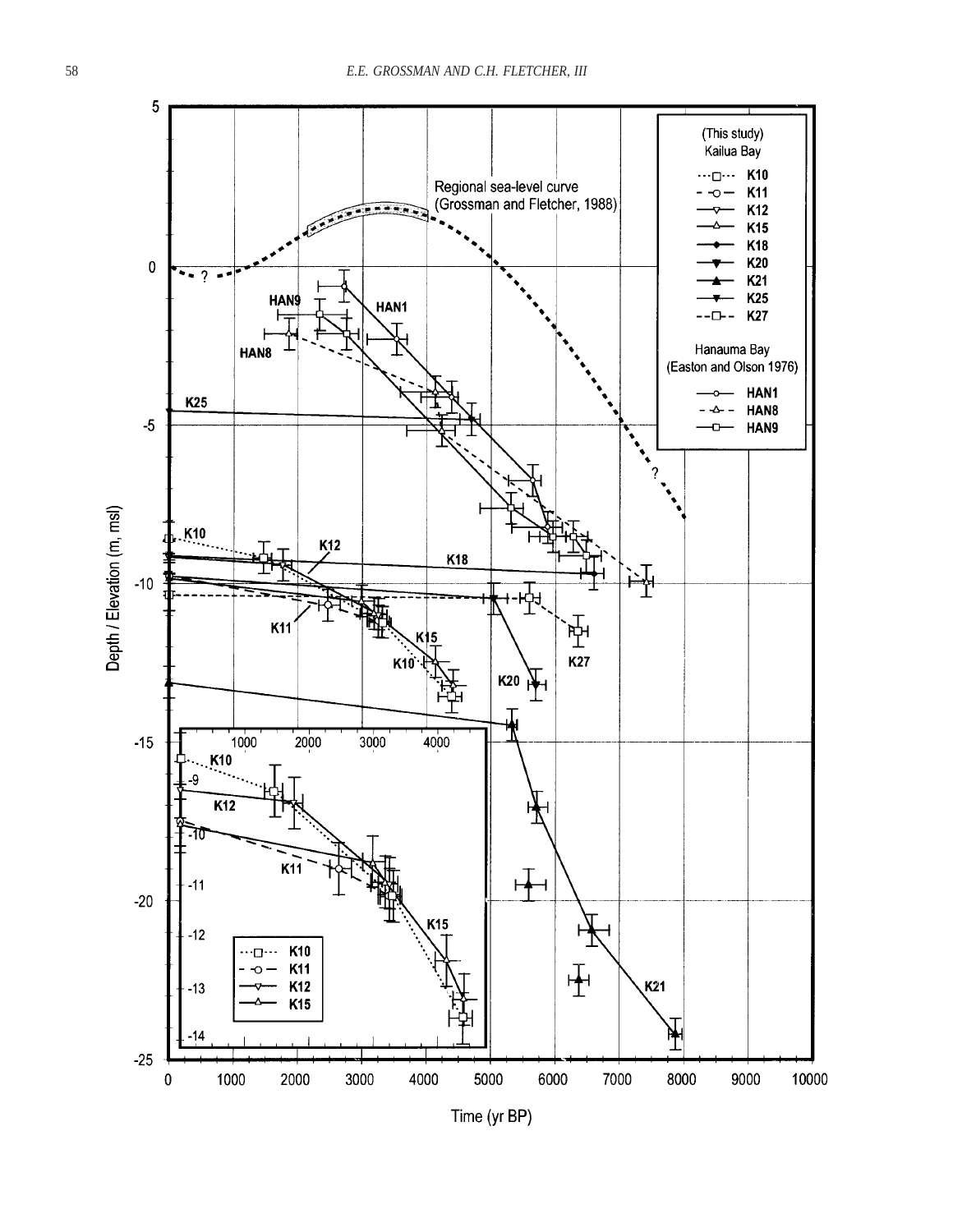Accommodation space for significant framestone development in Kailua Bay in the Holocene existed only between 8000 and  $\sim$  4000 yr BP, prior to the stabilization of sea level near its present position (Fig. 6). Framestone accretion in Kailua (K21, K27, K20, K18, K15, K10) terminated abruptly at 4000–4500 yr BP and never built into water depths less than 10 m (except for K27, where stout-branching *Pocillopora eydouxi,* occasionally found in higher wave energy than *P. compressa*, accreted in  $\sim 8.5$  m; Fig. 7A). Accretion histories from Hanauma Bay (calibrated to calendar years: HAN1, HAN8, HAN9, Fig. 6; Easton and Olson 1976) show that framestone accreted until  $\sim$  2500 yr BP at depths of 3 to 6 m below sea level (Montaggioni 1988), much shallower than in Kailua Bay. This striking vertical offset between accretion histories reflects the greater depth at which wave energy limits accommodation space in wave-exposed Kailua Bay relative to wave-protected Hanauma Bay. Higher wave energy in Kailua also helps to explain the exclusive formation of rudstones and bindstones in Kailua after 4500–5500 yr BP while the greater part of the Hanauma reef formed as framestone. Interestingly, the average rate of accretion of framestones in Kailua (3.3 mm/yr) is identical to the average rate found in Hanauma over the period 5800 and 3500 yr, before lateral accretion abruptly took over (Easton and Olson 1976). This suggests that a common primary control (the rate of change in accommodation space due to sea-level history) simultaneously influenced both reefs. The reduction of accommodation space by higher wave energy limited the Kailua reef to deeper depths and resulted in earlier termination of framestone accretion.

The abrupt transition from framestone to rudstone accretion at  $\sim$  14 m depth in core K21 (Fig. 5) is consistent with breakage thresholds computed for branching corals at similar water depths today ( $\sim 275$  Nm<sup>2</sup>). These shear-stress levels are associated with typical high annual north and northwest Pacific waves that reach Kailua Bay (Grossman 2000). Equivalent breakage values have been observed elsewhere among similar branching coral species (Kjerfer et al. 1986). The restriction of framestone accretion in Kailua throughout the Holocene to depths below  $-8$  and  $-14$  m suggests that wave scour since 8000 yr BP has been similar to levels found today.

The dominant form of accretion since 4500–5000 yr BP in Kailua has been rudstone and bindstone accumulation (Fig. 5, 7A), with occasional massive framestone filling isolated low topographic settings on the platform interiors. More than 4 m of vertical accumulation of rudstone occurred on the reef platforms as accommodation space decreased steadily from 14 m to 8 m (Fig. 7A). Accumulation, primarily of fore-reef derived rubble, continued later into the Holocene and to shallower depths at more landward sites (K10) than along the seaward reef edge (K12 and K15, Fig. 6). This is consistent with increased dissipation of energy of breaking waves that would result following aggradation of the seaward reef edge (K15) by  $\sim$ 3000 yr BP (e.g., waves would shoal farther seaward as the reef at K15 accreted into depths influencing wave friction). As a result, aggradation of framestone to depths that experienced wave friction by  $\sim$  5000 yr BP led to both the demise of framestone accumulation in Kailua and the establishment of favorable conditions for rubble deposition and lithification on the reef platforms through wave dissipation.

The formation of rudstone in a shallow marine environment requires a unique circulation regime; the wave and current energy that is initially of sufficient magnitude to scour and transport rubble must eventually decrease to a level to enable deposition and promote cementation. Perhaps more importantly, the frequency of such transport events must be high enough to foster net sedimentation but low enough to facilitate preservation (i.e.,

adequate time for lithification through cementation and/or binding by encrusting coral and coralline algae). It is suggested here that the distribution of framestone-building corals below critical depths of  $\sim$  14 m in the past and present and the resultant shallowing-upward facies sequence characterized by the grading of framestone to rudstone to bindstone supports the notion that the Holocene reef surface has steadily come into equilibrium with sea-level position and the dominant wave regime.

**Secondary Controls: Balance Among Coral Growth Rate, Rate of Sea-Level Change, Bioerosion, and Sediment Abrasion.**—Coral colony growth rates derived from measured growth-band thicknesses of dated core sections indicate that growth rates throughout the Holocene have been comparable to today (and perhaps have increased slightly most recently; Fig 7C). This trend suggests that variations in accretion are primarily due to factors across the reef other than those directly influencing coral growth. Obviously the rate of sea-level change has been intrinsically tied to the creation of accommodation space. Beyond that, however, bioerosion patterns may have closely mimicked accretion.

The highest rates of reef accretion (3–6 mm/yr) occurred 8000–5000 yr BP, when branching corals built the reef upward at a rate of 2–3 times that of sea-level rise (1–4 mm/yr; Figs. 6, 7B). In these facies evidence of bioerosion is sparse (Fig. 4), suggesting that accumulation rate exceeded the capacity for bioeroders to limit accretion. In contrast, after 5000 yr BP, when extensive rudstone accumulation abruptly replaced framestone development, rates of accretion dropped to an average of 0.7 mm/yr as the rate of sea-level rise decreased to  $\lt 1$  mm/yr (and then fell at rates of 1– 2 mm/yr). It is precisely in the rudstone facies that the influence of bioeroders is most widely expressed (Fig. 4). In addition, as rudstone development implies, a prominent source of sediment was being produced, through the scour of the aggrading fore-reef and ephemeral cor-algal communities on the platforms. An increase in sediment supply would further restrict reef accretion, by limiting habitat for recruitment and promoting sediment abrasion, especially on the wide, shallow platforms. The wholesale shift in cor-algal community from delicate, branching *Porites compressa* to sediment-tolerant encrusting forms of *Montipora patula, M. capitata, and Porolithon onkodes* observed in our cores is consistent with increased sediment-related stress. Finally, high sediment production since 5000 yr BP has led to high sediment accumulation within the inner sand field, the drowned Kawainui stream channel, and the offshore sand apron. Sediment in these reservoirs has likely limited vertical accretion and lateral progradation by abrasion and the formation of an unconsolidated shifting substrate.

#### *Reef Depositional Model and Holocene Reef Architecture*

The Holocene reef in Kailua developed in three stages (Fig. 8). The combined influence of regional sea-level history, late-Quaternary island uplift, high wave exposure, and extensive shallow antecedent platforms resulted in a narrow depth window of usable accommodation space for Holocene reef accretion. Wave scour at depths (8–14 m) comparable to depths penetrated annually today by high wave energy has effectively reduced accommodation space since sea level flooded Kailua Bay  $\sim 8000$  years ago, and has restricted accretion to low topographic settings, such as the central drowned Kawainui stream channel (valley), erosional gullies, and presumably karst features.

The resulting pattern of reef development is characterized by infill of low topography (paleostream channel) initially by massive framestone and

←

FIG. 6.—Reef accretion histories from Kailua (K) and Hanauma Bay (HAN), and sea-level curve after Grossman and Fletcher (1998). Inset shows expanded histories (K10, K11, K12, K15) from north central reef. The Kailua reef tracks accretion of the wave-protected Hanauma reef but at significantly greater depth (3–14 m) because accommodation space is reduced by higher wave energy in Kailua relative to Hanauma Bay. An abrupt shift in reef accretion rate in Kailua at  $\sim$  5000 yr BP also marks the transition of framestone accretion to rudstone or bindstone accumulation, and reflects reduced accommodation space.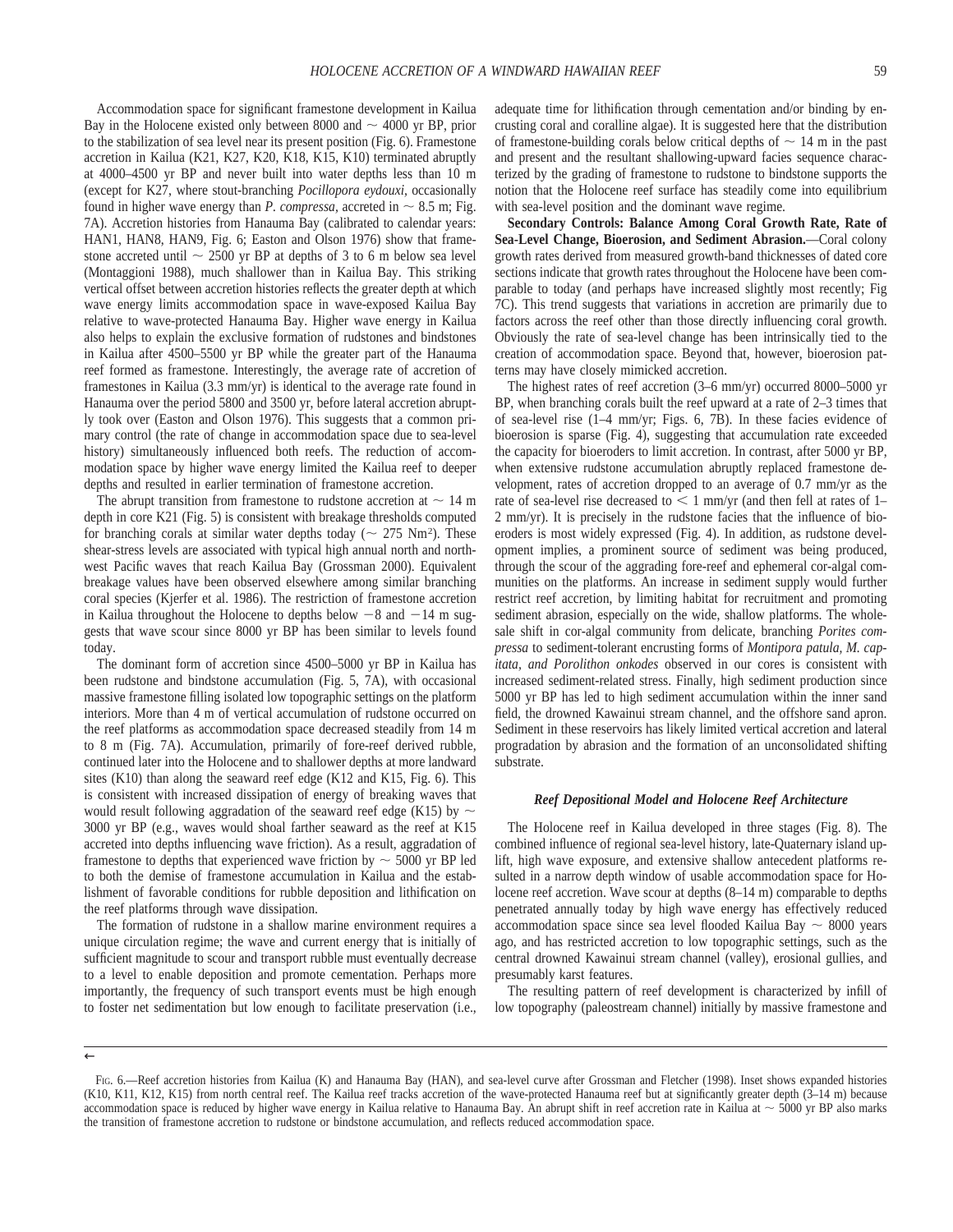





←

FIG. 7.—**A**) Accommodation space during the Holocene at sites shown in Figure 5 associated with the accretion of branching framestone (circles), massive framestone (diamonds), rudstone (squares), and bindstone (triangles). Prior to  $\sim$  4500 yr BP water depths of 6–17 m afforded suitable accommodation space for branching and massive framestone, and bindstone accretion. Branching framestone generally required . 13 m (except at K27, see discussion), massive framestone accreted in depths of 10 to 15 m, and bindstone accreted in 5 to 10 m. After  $\sim$  4500 yr BP, a steady decrease in accommodation space characterizes most settings along with an increase in accumulation of rudstone and bindstone. **B)** Accretion rate plotted relative to the rate of sea-level change (symbols for facies are the same as in Part A). Rate of framestone accretion decreased as the rate of sea-level rise decreased, and no branching framestone accreted since  $\sim$  3300 yr BP when the rate of sea-level rise decreased below  $\sim 1$  mm/yr. Rudstones accreted during rates of sea-level rise  $\leq$  1 mm/yr, and sea-level fall of 1–2 mm/yr since the mid-Holocene sea-level highstand. Accretion in the last 3000 years has been dominated by bindstone and rudstone during sea-level fall. **C)** Growth rates based on analyses of growth band thickness of individually dated branching (triangles) and massive (squares) coral colonies indicate that growth rates throughout the Holocene have been comparable to today (perhaps a slight increase) and that variations in accretion are due primarily to differential preservation across the reef.

sand (some encrusting colonies) followed by branching framestone (Stage 1) until the reef aggraded into depths influenced by wave scour when sealevel rise slowed  $\sim$  5000 yr BP. Shoaling of the reef relative to sea-level position, terminated framestone accretion and promoted erosion and transport of framestone-derived rubble from the seaward edge and fore reef, leading to rudstone pile-up on platform interiors (Stage 2). A thin veneer of bindstone (Stage 3) caps the rudstone of the platform interiors and portions of the more wave-exposed south fore reef. Greater sheltering of North Pacific swell by Mokapu Peninsula on the north platform than on the south platform has allowed a thicker sequence of rudstone to be deposited, bound, and cemented on the north platform. Greater scour on the south platform led to an extended hiatus of nondeposition between  $\sim$  5000 yr BP and modern bindstone development. The resulting architecture is therefore composed of a shallowing-upward sequence characterized by framestone to rudstone to bindstone accumulation.

A significant volume (more than 4 m thick) of the reef edifice on the central north platform is composed of rudstone that formed at depths of 8 to 14 m and accreted since sea level stabilized  $\sim$  5000 yr BP. Similar cemented rudstone deposits have been cited as evidence of reef-flat planation and subsequent deposition owing to past sea-level oscillations (Schofield 1977; Pirazzoli and Montaggioni 1988; Sherman et al. 1993), although these generally formed within 1–2 m of sea-level position. The Holocene reef archive in Kailua shows that rudstone can form at considerable depths given a suitable wave and/or circulation regime that fosters coral growth, as well as scour, transport, deposition, and marine lithification within the system. In Kailua Bay, rudstone development appears to represent a transitional facies related to shallowing. Even at depths of 8 to 14 m it may be a sensitive recorder of sea-level fall (from the mid-Holocene sea-level highstand), because of high wave exposure, which modulated reef architecture within the accommodation space afforded by sea-level position.

FIG. 8.—Depositional model showing three stages of reef accretion in Kailua. A reduction of accommodation space by wave energy has led to infill of low topography (paleostream channel) by framestone (Stage 1), followed by rudstone *pile-up* on platform interiors (Stage 2), and bindstone accumulation since  $\sim$  3000 yr BP (Stage 3). On the north platform, a shallowing-upward sequence of framestone to rudstone to bindstone has resulted from reef aggradation into depths influenced by wave scour. Rudstone is thicker and more extensive on the north platform than on the south, where wave scour is reduced due to wave shadowing by Mokapu Peninsula. A significant volume of the reef edifice  $($  > 4 m) is composed of rudstone that formed at significant depth (8–14 m) and accreted since sea level stabilized  $\sim$ 5000 yr BP.

 $\rightarrow$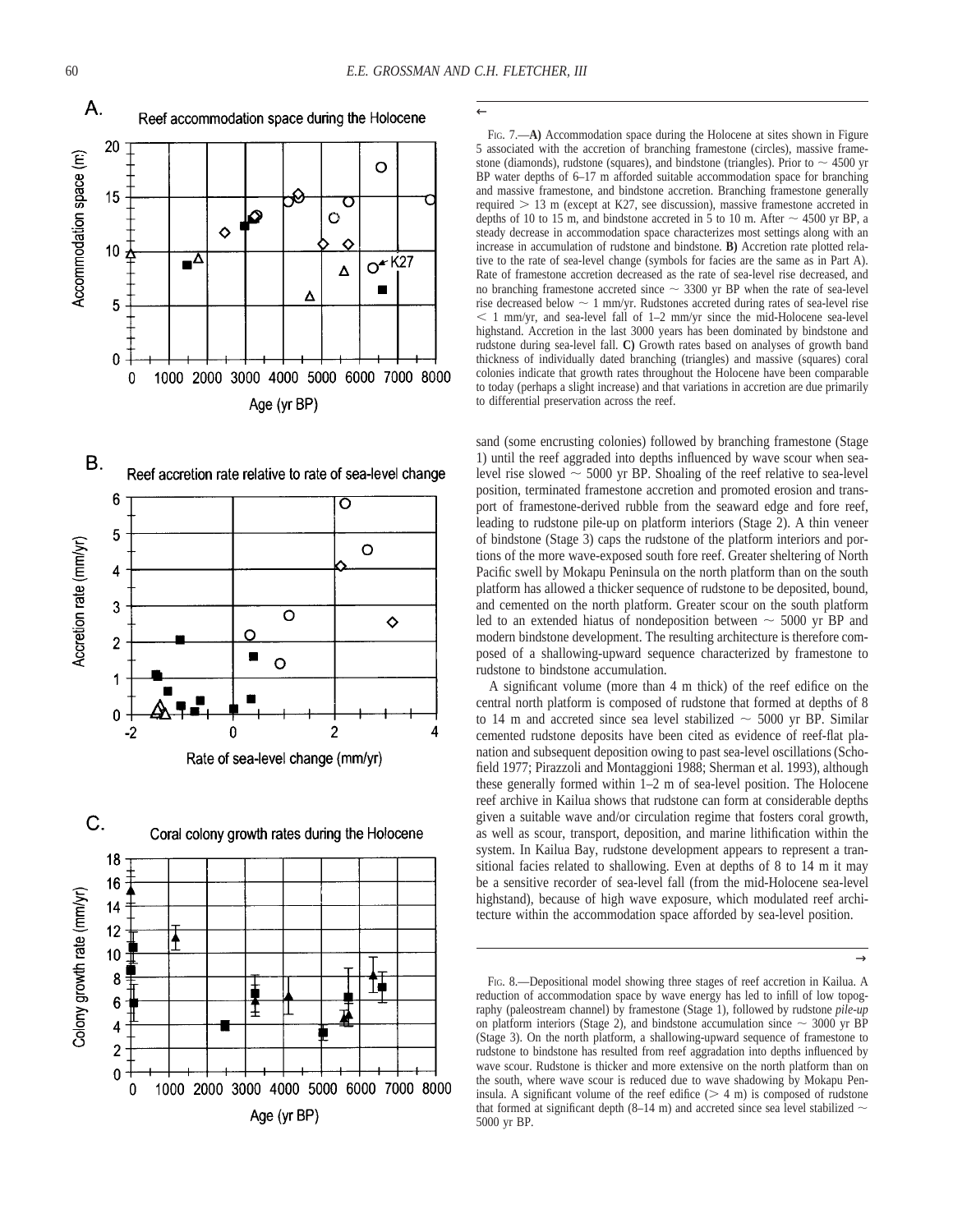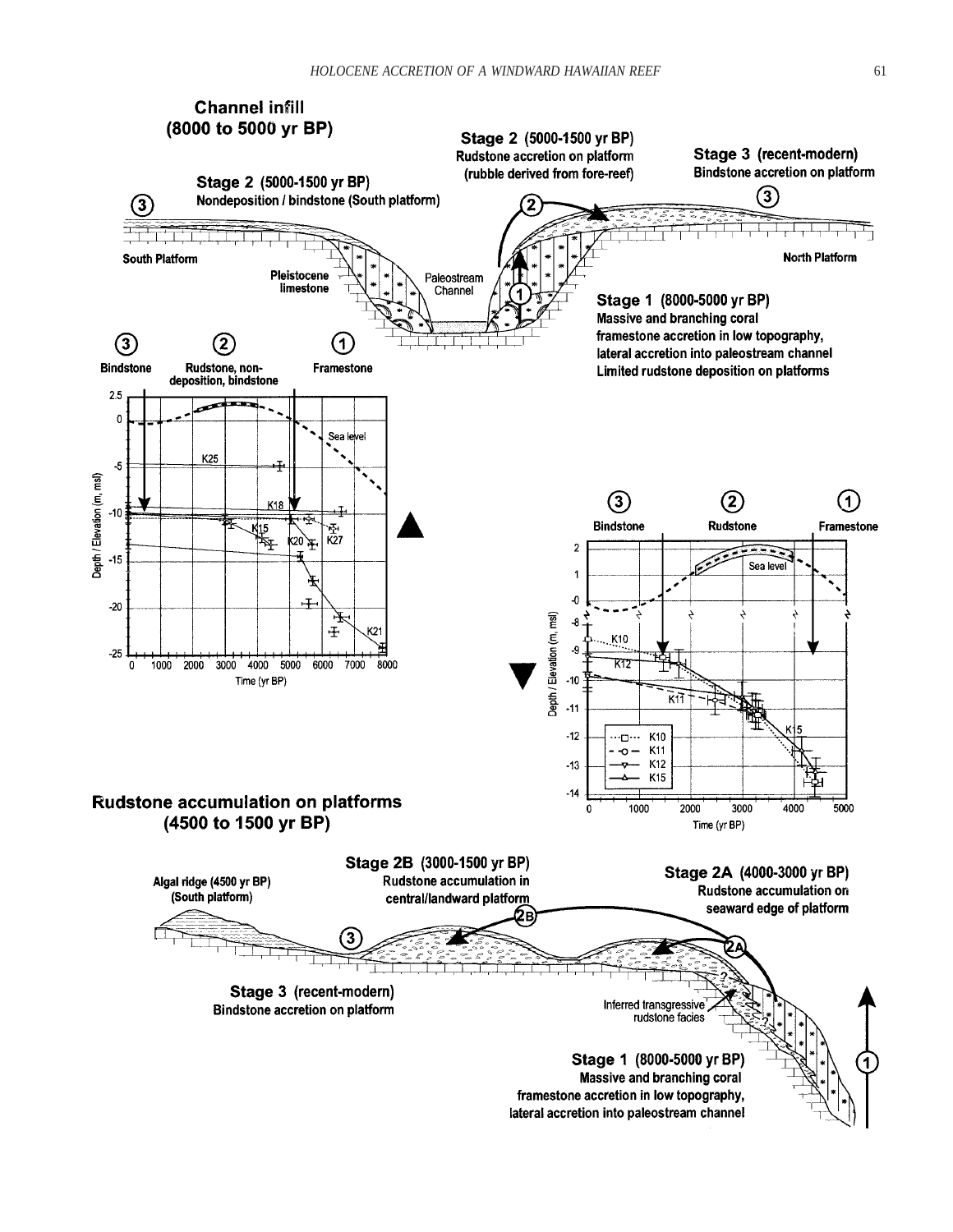Rubble reef cores have been proposed to result from hurricane deposition (Blanchon et al. 1997) and although hurricanes have likely impacted the Kailua reef, the absence of rudstone in Kailua reef facies older than  $\sim$  4500 yr BP would imply less intense hurricane influence prior to the mid-Holocene or that rubble formation from hurricane waves was mitigated by higher rates of sea-level rise prior to  $\sim$  4500 yr BP. Also, as described above, annual high wave energy can account for the scour of the upper fore reef and deposition of framework-derived rubble in Kailua; understanding the mechanisms and rates of marine cementation and rubble preservation would further our ability to model rudstone development.

## *Holocene Accretion Style*

The general accretion strategy of the Holocene reef in Kailua Bay is a *catch-up* strategy (Neumann and Macintyre 1985) of branching framework development at rates twice as great as the rate of sea-level rise. Shallow facies at the base suggest a temporary initial deepening sequence of encrusting to massive framestone and sand before the bulk of branching framestone was deposited. Late stages were characterized by *catch-up* with the pile-up of rudstone and accumulation of bindstone. For portions of its history, the reef tracked the rate of sea-level rise similar to a *keep-up* reef, but at depths of 6–14 m below sea-level position because of high wave scour that reduced accommodation space. As the reef shoaled into depths of wave scour (6–14 m) during this *catch-up* style of development, framestone accumulation was discouraged as high near-bottom shear stresses promoted erosion and transport of framestone-derived rubble and the pileup of rudstone on platform interiors. As a result, the Kailua reef was unable to catch up to sea level. Because accommodation space in Kailua Bay and presumably many wave-exposed Hawaiian reef settings is significantly reduced by high wave energy, Holocene reefs may be unable to catch up to sea level. This catch-up strategy is quite different from that originally proposed by Neumann and Macintyre (1985) and indicates that in settings of high wave energy a *catch-up* reef may not ever catch up unless sea level drops below to expose it.

### *Implications for Holocene Reefs on Oahu*

Sherman et al. (1999) determined that the bulk of the submerged carbonate terrace from 0 to  $-20$  m on Oahu's northwest and northeast coast is fossil, owing to reef accumulation during MIS  $7 \sim 210,000$  yr BP. Grigg (1998) tested the hypothesis that Holocene reef accretion has been controlled by exposure to long-period ocean swell, and proposed that the only settings containing significant Holocene reef accretion were wave-protected sites such as Hanauma and Kaneohe Bays. This study reveals that Holocene reef development is restricted not only regionally by coastal orientation relative to incident wave energy but also in time by the combined influence of sea-level history, wave energy, and antecedent topography, which control accommodation space. Knowledge of the antecedent substrate and the interaction of wave shoaling on complex seafloor topography have elucidated reef development strategies and controls in a transitional setting with respect to wave forcing. More than 11 m of vertical accumulation of reef framestone on the wave-exposed coast of Kailua exceeds the thickness of Holocene reef found in the protected Hanauma Bay, indicating that the dynamic interaction of sea-level behavior, wave energy, reef growth, and antecedent topography is highly spatially and temporally specific. The abrupt turn-off of framestone development at 4500–5500 yr BP in Kailua and between 2500–3500 yr BP in Hanauma Bay (Easton and Olson 1976) marks a dramatic change in reef accretion history as near-bottom turbulence influenced accommodation space.

### **CONCLUSIONS**

Within the 12 km<sup>2</sup> windward Kailua Reef, marked differences in accretion history and development style occurred in the Holocene as a result of differential wave exposure and its interaction over a morphologically complex antecedent substrate. More than 11 m of framestone accreted since  $\sim$ 8000 yr BP, suggesting that Holocene reef accretion in Hawaii is not necessarily limited to wave-protected settings but to settings where available accommodation space existed below critical levels of wave-related stress. In Kailua, stream incision and karst erosion of the late Pleistocene reefal limestone during lower sea levels created ample accommodation space for early to mid-Holocene reef accretion. Reef accretion was limited, however, to water 5–8 m deeper than that associated with similar reef development in protected Hanauma Bay. This offset is consistent with similar waverelated stresses occurring at greater depth in Kailua Bay than Hanauma Bay, and at levels comparable to those that control modern cor-algal reef zonation.

Early Holocene reef development was characterized by rapid *catch-up* branching and massive framestone accretion where suitable substrate existed below wave base. This strategy abruptly gave way to an intermediate stage in the middle and late Holocene dominated by rudstone *pile-up* in reef sub-environments where circulation was sufficient to promote the cementation of fore-reef-derived rubble but not its redistribution. Where nearbed shear stress was too high, a hiatus of nondeposition is found in the record of reef accretion. A final stage of *catch-up* bindstone accretion characterizes recent development across most of the reef under modern sealevel rise. Despite its *catch-up* accretion strategy, the Kailua reef throughout the Holocene has been unable to catch up to sea level because of high wave exposure, unlike the Hanauma Bay reef, which caught up to sea level by at least 2500–3500 yr BP.

Moderately high and persistent wave energy decreased primary porosity and strengthened the windward Kailua reef structure by promoting high sediment production, prolific binding by encrusting cor-algal communities, and pervasive cementation. This enabled the development of more than 4 m of rudstone within the interior core of the reef. Despite prolific vertical accretion of more than 11 m of framestone, significant lateral progradation was likely limited by high sediment production, which formed extensive shifting sand deposits unsuited for cor-algal colonization. As a result, despite 8000 years of time, the Holocene reef has been unable to mask the antecedent topography of the drowned stream channel. Instead the paleostream meanders have been maintained because of strong circulation and/ or rapid lithification of sediment along its meanders. Despite Hawaii's environment of relatively low diversity, high wave exposure, and oceanographic and latitudinal isolation, a few resilient coral species have adapted to relatively high wave stress to construct localized Holocene reefs at rates comparable to higher-diversity settings of the tropical Caribbean and Indo-West Pacific.

#### **ACKNOWLEDGMENTS**

Support for this research was provided by the National Science Foundation (EAR-9610005), The US Geological Survey Coral Reef Project, The National Geographic Society, and The State of Hawaii Department of Land and Natural Resources and Division of Aquatic Resources. We thank Lawrence Edwards, Colin Murray-Wallace, and the NOSAMS staff for age analyses; Jerome Aucan and Mark Merrifield for wave spectra data; and Chris Conger, Jodi Harney, Geoff Garrison, Clark Sherman, and John Rooney for their positive and labor-intensive field assistance. We acknowledge Fred Mackenzie and Richard Grigg of the University of Hawaii, and Bruce Richmond, Abby Sallenger, Michael Field, and Gordon Tribble of the US Geological Survey for important discussions and support. We thank Dennis Hubbard and Ian Macintyre for their constructive reviews.

#### **REFERENCES**

- ADEY, W.H., 1978, Coral reef morphogenesis: a multi-dimensional model: Science, v. 202, p. 831–837.
- ADEY, W.H., AND BURKE, R., 1976, Holocene bioherms (algal ridges and bank-barrier reefs) of the eastern Caribbean: Geological Society of America, Bulletin, v. 87, p. 95–109.
- ARONSON, R.B., AND PRECHT, W.F., 1997, Stasis, biological disturbance, and community struc-ture of a Holocene reef: Paleobiology, v. 23, p. 326–346.